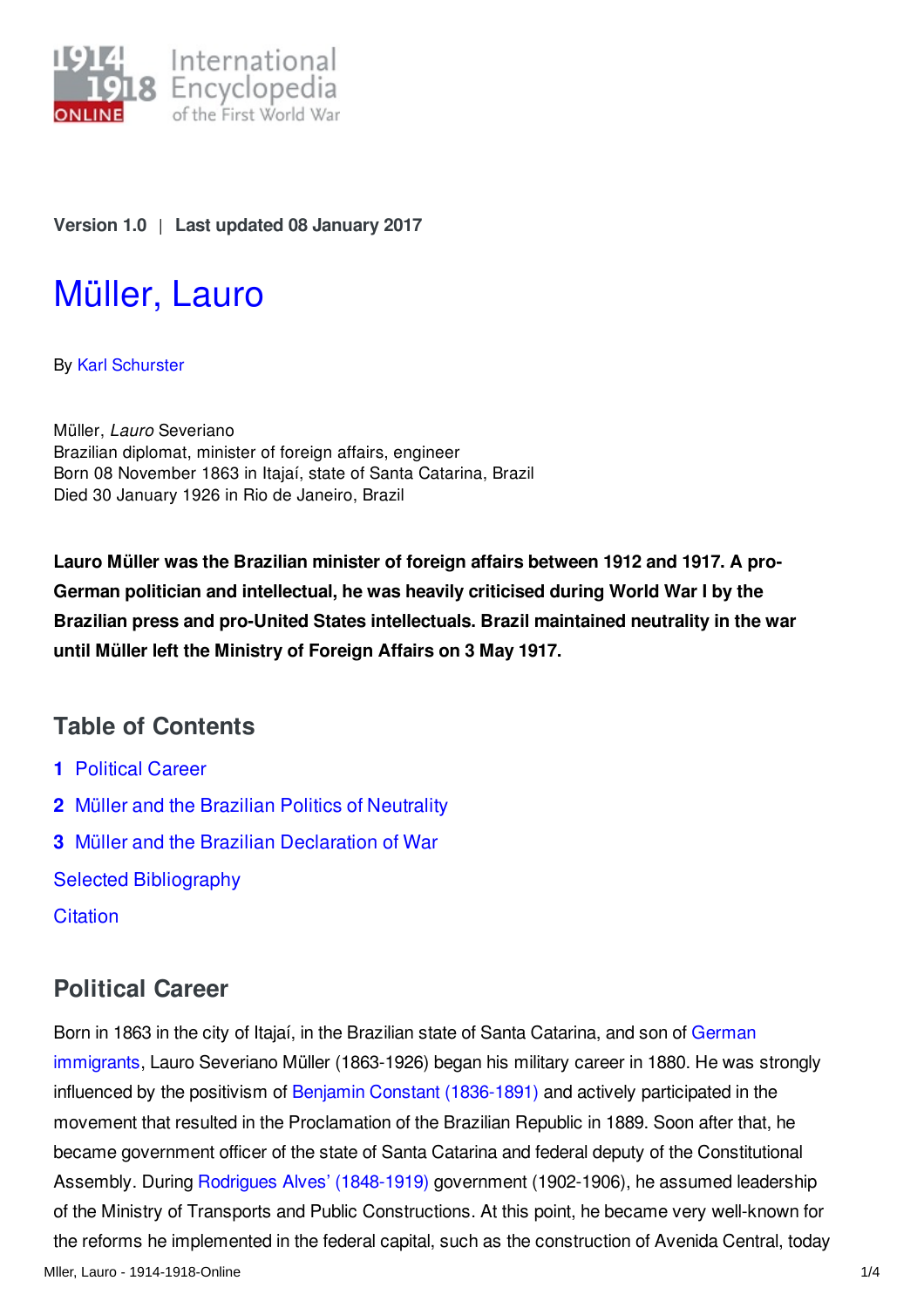Avenida Rio Branco, and the modernization of Rio de Janeiro's port. He was nominated for the Ministry of Foreign Affairs in 1912, where he continued work until 1917, when he was replaced by Nilo Peçanha [\(1867-1924\)](/index/names/1053572131).

### <span id="page-1-0"></span>**Müller and the Brazilian Politics of Neutrality**

The major political question that occupied the Brazilian Ministry of Foreign Affairs under Müller was, [undoubtedly,](/index/names/1049350596) relations with the German [government](/article/governments_parliaments_and_parties_germany) during World War I. When Venceslau Brás (1868-1966) was sworn in as Brazilian president on 15 November 1914, Europe was already at war and the Brazilian government had declared its [neutrality,](/article/neutrality) since [Germany](/article/germany) was a major commercial partner. Diplomatic tensions began after a pronouncement of Ambassador Rui Barbosa [\(1849-1923\)](/index/names/118745956) at the centenary celebration of Argentinian independence. Barbosa defended the new concept of neutrality, asserting that, with the increased internationalization of national affairs and the mutual penetration promoted by nations among themselves, war could not be restrained just to the belligerent states.

The German delegation in Rio de Janeiro, as reported by the Brazilian [press](/article/press_latin_america), demanded an explanation from the government about Barbosa's statement. The government immediately organized Müller's return from the [United](/article/united_states_of_america) States and criticized Barbosa's speech in two separate statements, reiterating that [Brazil](/article/brazil) should maintain the same friendship with all. Several documents and books attest that, like Barbosa, the majority of Brazilian intellectuals, mostly educated in [France](/article/france), supported the Entente. The press and many intellectuals feverously attacked Müller's position, accusing him of being a Germanophile.

## <span id="page-1-1"></span>**Müller and the Brazilian Declaration of War**

There are many interpretations about the Brazilian motivation to declare war against Germany in 1917. Some explanations argue with the traditional policy of friendship with the United States, a continental solidarity; others use the argument that the political evolution from neutrality to belligerent state was provoked by German [submarines](/article/submarines_and_submarine_warfare)' torpedo attacks on Brazilian merchant ships. In a variety of telegrams from 1917, as attested by the Itamaraty archives, Minister Müller continued to attest that the Brazilian government did not have any interest in involving itself in the European conflict and expected that the Germans avoid acts that would wound Brazilian sovereignty.

On 11 April 1917, Brazil broke diplomatic and commercial relations with Germany after the torpedo attack on the merchant ship *Paraná* on 4 April 1917. The historian Francisco Vinhosa affirmed that, after the attack, the press in Brazilian major cities tried to turn the public opinion against the Germans. On 16 April 1917, the pro-U.S. Brazilian League for the Allies organized a rally in Rio de Janeiro at which Barbosa declared that Latin [America](/article/latin_america) would soon be fighting side by side with the United States in defense of human rights.

The Brazilian government revised its policy of neutrality after Müller's resignation on 3 May 1917. On Mller, Lauro - 1914-1918-Online 2/4